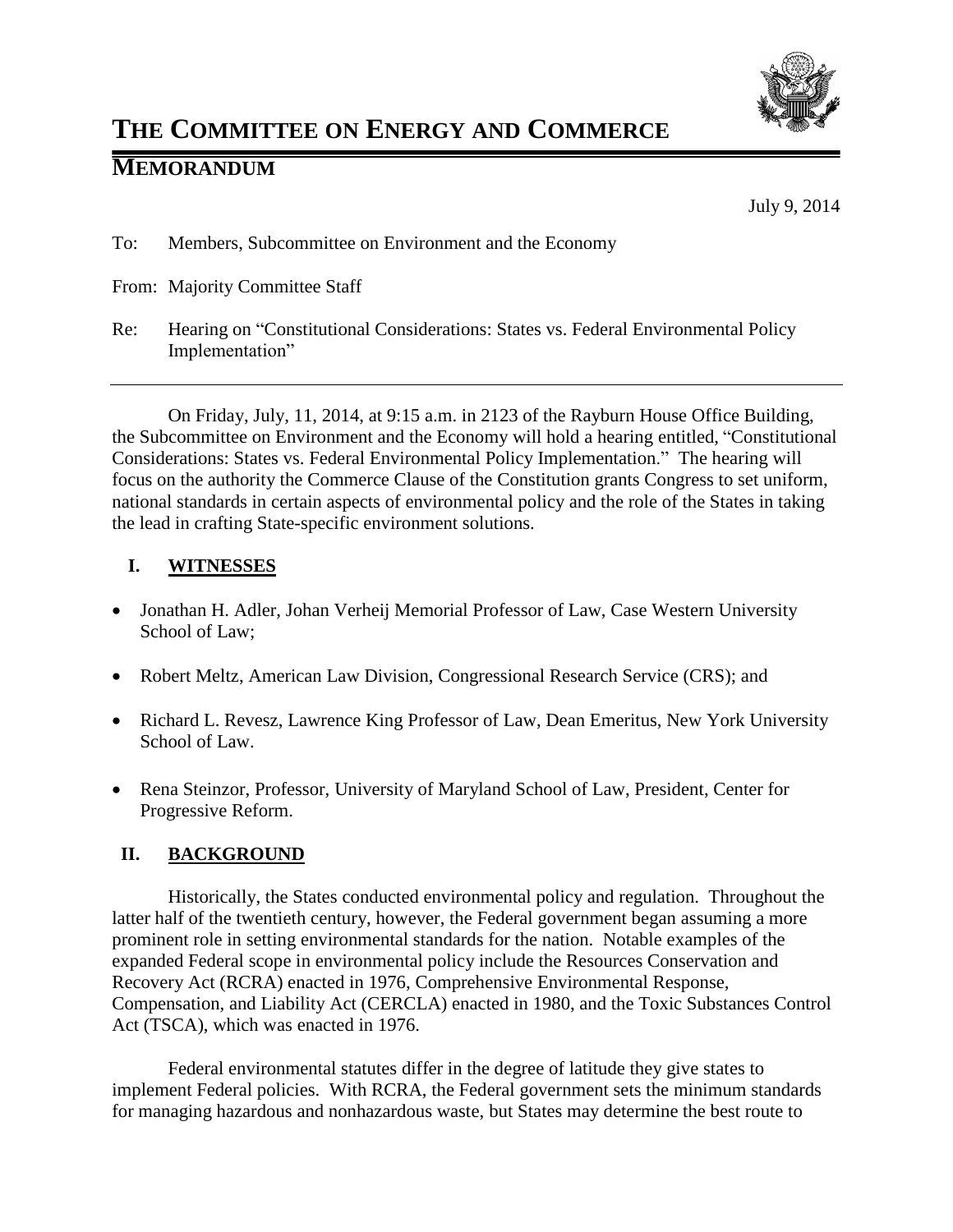Majority Memorandum for July 11, 2014, Environment and the Economy Subcommittee Hearing Page 2

meet those standards.<sup>1</sup> TSCA, however, limits State authority to regulate a chemical substance after the EPA has issued a rule on that chemical. $^2$  One question that Congress often faces is whether the States or the Federal government have the Constitutional authority to take the lead on a particular environmental issue. Which entity is likely to produce the preferred policy outcome is a separate question.

States' authority to implement environmental policy stems from their implied "police power" in the Constitution.<sup>3</sup> This power allows the States to regulate the health, safety, and well-being of their citizens. Therefore, since the state of the environment can impact citizens' health and safety, the States traditionally have had authority to set environmental policy.

While the Federal government does not have explicit "police power," it does have the authority over the commercial activity of the nation through the Commerce Clause of the Constitution.<sup>4</sup> The Commerce Clause gives Congress the authority to "regulate Commerce with foreign Nations, and among the several States, and with the Indian Tribes."<sup>5</sup>

From the 1930's until the 1990's, Congress enjoyed a broad interpretation of the Commerce Clause that allowed it to regulate virtually all manner of economic or noneconomic activity.<sup>6</sup> However, starting with *United States v. Lopez* in 1995, the Supreme Court began to impose some limitations on Congress' Commerce Clause power. In that case, the Court struck down the Federal Gun-Free School Zones Act because possessing a firearm in a school zone is not economic activity, nor does it affect interstate commerce.<sup>7</sup> Then, in *United States v*. *Morrison*, the Supreme Court struck down a provision in the Violence Against Women Act (VAWA) that created a Federal civil remedy for gender-motivated violence. In its decision, the Court reasoned:

We accordingly reject the argument that Congress may regulate noneconomic, violent criminal conduct based solely on that conduct's aggregate effect on interstate commerce. The Constitution requires a distinction between what is truly national and what is truly local. *Lopez,* [514 U.S., at 568, 115 S.Ct. 1624](https://a.next.westlaw.com/Link/Document/FullText?findType=Y&serNum=1995096321&pubNum=708&originationContext=document&transitionType=DocumentItem&contextData=(sc.History*oc.Search)) (citing *Jones & Laughlin Steel,* [301 U.S., at 30, 57 S.Ct. 615\).](https://a.next.westlaw.com/Link/Document/FullText?findType=Y&serNum=1937123003&pubNum=708&originationContext=document&transitionType=DocumentItem&contextData=(sc.History*oc.Search)) In recognizing this fact we preserve one of the few principles that has been consistent since the Clause was adopted. The regulation and punishment of intrastate violence that is not directed at the instrumentalities, channels, or goods involved in interstate commerce has always been the province of the States.<sup>8</sup>

Since the civil remedy provision was aimed at combatting gender-motivated violence, rather than regulating interstate commerce or activity that could enable or facilitate interstate commerce, the Court found that Congress did not have the authority to implement this remedy.

l

<sup>&</sup>lt;sup>1</sup> Environmental Protection Agency, RCRA State Authorization (2013).<http://www.epa.gov/osw/laws-regs/state/>

<sup>2</sup> The Toxic Substances Control Act, 15 U.S.C. §§ 2616 (1976).

<sup>3</sup> Kenneth R. Thomas, *Federalism, State Sovereignty, and the Constitution: Basis and Limits of Congressional Power*, Congressional Research Service 1 (2013). 4 *Id.*

 $5 \text{ U.S. Const., Art. I, §, 8 cl. 3.}.$ 

<sup>6</sup> *See, e.g. Wickard v. Filburn*, 317 U.S. 111, 123-24 (1942).

<sup>7</sup> *United States v. Lopez*, 514 U.S. 549, 567 (1995).

<sup>8</sup> *United States v. Morrison*, 529, U.S. 598, 617-18 (2000).